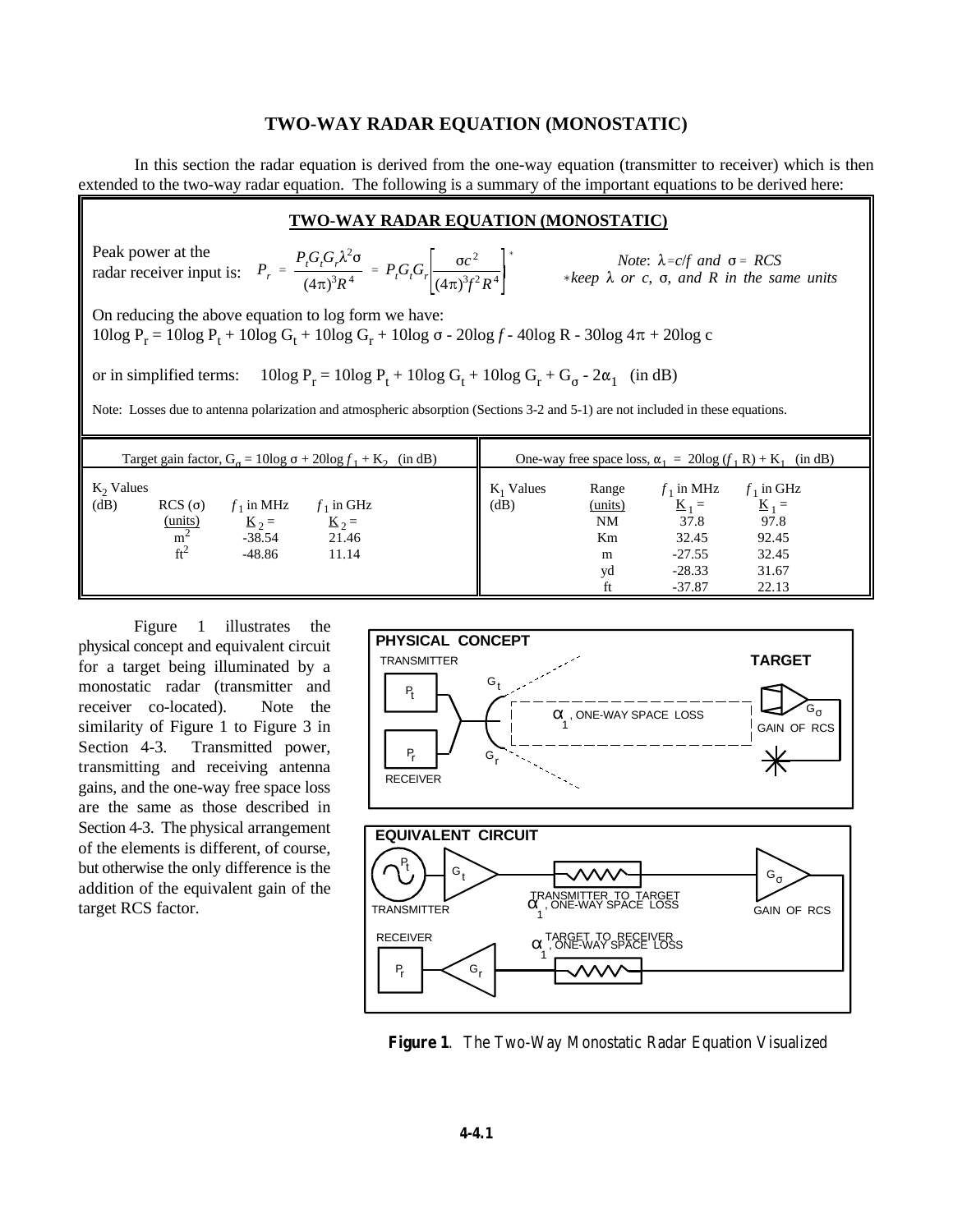From Section 4-3, One-Way Radar Equation / RF Propagation, the power in the receiver is:

*Received Signal* = 
$$
\frac{P_t G_t G_r \lambda^2}{(4 \pi R)^2}
$$
 [1]

 $A$ *ntenna Gain*,  $G = \frac{4\pi A_e}{\sigma}$  $\lambda^2$ From equation [3] in Section 4-3: **A**ntenna Gain  $G = \frac{4\pi a e}{g}$  [2]

Similar to a receiving antenna, a radar target also intercepts a portion of the power, but reflects (reradiates) it in the direction of the radar. The amount of power reflected toward the radar is determined by the Radar Cross Section (RCS) of the target. RCS is a characteristic of the target that represents its size as seen by the radar and has the dimensions of area  $(\sigma)$  as shown in Section 4-11. RCS area is not the same as physical area. But, for a radar target, the power reflected in the radar's direction is equivalent to re-radiation of the power captured by an antenna of area  $\sigma$  (the RCS). Therefore, the effective capture area  $(A_e)$  of the receiving antenna is replaced by the RCS ( $\sigma$ ).

$$
G_r = \frac{4\pi\sigma}{\lambda^2}
$$
 [3] so we now have: *Reflected Signal* =  $\frac{P_f G_t \lambda^2 4\pi\sigma}{(4\pi R)^2 \lambda^2}$  [4]

The equation for the power reflected in the radar's direction is the same as equation [1] except that  $P_t G_t$ , which was the original transmitted power, is replaced with the reflected signal power from the target, from equation [4]. This gives:

*Reflected Signal Received Back at Input to Radar Receiver* 
$$
= \frac{P_t G_t \lambda^2 4\pi \sigma}{(4\pi R)^2 \lambda^2} \times \frac{G_r \lambda^2}{(4\pi R)^2}
$$
 [5]



If like terms are cancelled, the two-way radar equation results. The peak power at the radar receiver input is:

$$
P_r = \frac{P_t G_t G_r \lambda^2 \sigma}{(4\pi)^3 R^4} = P_t G_t G_r \left[ \frac{\sigma c^2}{(4\pi)^3 f^2 R^4} \right]^*
$$
 [6]

 $\ddot{\phantom{0}}$ 

\* Note:  $\lambda = c/f$  and  $\sigma = RCS$ . Keep  $\lambda$  or c,  $\sigma$ , and R in the same units.

On reducing equation [6] to log form we have:

$$
10\log P_r = 10\log P_t + 10\log G_t + 10\log G_r + 10\log \sigma - 20\log f - 40\log R - 30\log 4\pi + 20\log c
$$
 [7]

# Target Gain Factor

If Equation [5] terms are rearranged instead of cancelled, a recognizable form results:

$$
S\ (or\ P_r) = (P_t G_t G_r) \cdot \left[\frac{\lambda^2}{(4\pi R)^2}\right] \cdot \left[\frac{4\pi\sigma}{\lambda^2}\right] \cdot \left[\frac{\lambda^2}{(4\pi R)^2}\right]
$$
 [8]

In log form:

$$
10\log[S\text{ (or }P_r)] = 10\log P_t + 10\log G_t + 10\log G_r + 20\log\left[\frac{\lambda}{4\pi R}\right] + 10\log\left[\frac{4\pi\sigma}{\lambda^2}\right] + 20\log\left[\frac{\lambda}{4\pi R}\right] \quad [9]
$$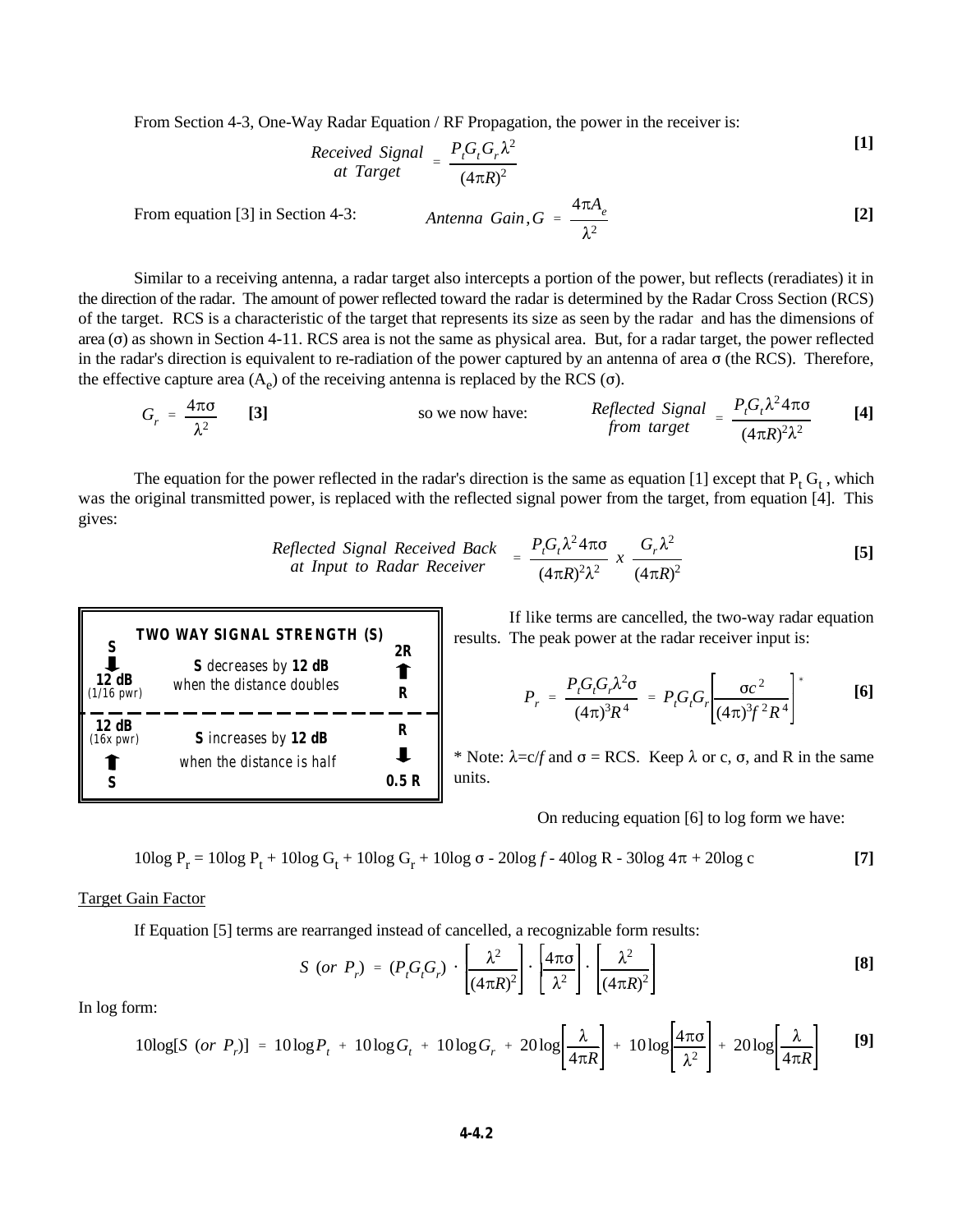The fourth and sixth terms can each be recognized as  $-\alpha$ , where  $\alpha$  is the one-way free space loss factor defined in Section 4-3. The fifth term containing RCS  $\sigma$  is the only new factor, and it is the "Target Gain Factor".

In simplified terms the equation becomes:

10log [S (or P<sub>r</sub>)] = 10log P<sub>t</sub> + 10log G<sub>t</sub> + 10log G<sub>r</sub> + G<sub>σ</sub> - 2
$$
\alpha_1
$$
 (in dB) [10]

Where  $\alpha_1$  and  $G_{\sigma}$  are as follows:

From Section 4-3, equation [11], the space loss in dB is given by:

$$
\alpha_1 = 20 \log \left[ \frac{4\pi fR}{c} \right]^* = 20 \log f_1 R + K_1 \quad \text{where } K_1 = 20 \log \left[ \frac{4\pi}{c} \cdot (Consersion \text{ units if not in m/sec, m, and Hz}) \right] \tag{11}
$$

\* Keep c and R in the same units. The table of values for  $K_1$  is again presented here for completeness. The constant,  $K_1$ , in the table includes a range and frequency unit conversion factor.

While it's understood that RCS is the antenna aperture area equivalent to an isotropically radiated target return signal, the target gain factor represents a gain, as shown in the equivalent circuit of Figure 1. The Target Gain Factor expressed in dB is  $G_{\sigma}$  as shown in equation [12].

| One-way free space loss, $\alpha_1 = 20\log (f_1R) + K_1$ |                  |                         | (in dB)                 |
|-----------------------------------------------------------|------------------|-------------------------|-------------------------|
| $K_1$ Values<br>(dB)                                      | Range<br>(units) | $f_1$ in MHz<br>$K_1 =$ | $f_1$ in GHz<br>$K_1 =$ |
|                                                           | <b>NM</b>        | 37.8                    | 97.8                    |
|                                                           | Km               | 32.45                   | 92.45                   |
|                                                           | m                | $-27.55$                | 32.45                   |
|                                                           | yd               | $-28.33$                | 31.67                   |
|                                                           | ft               | $-37.87$                | 22.13                   |

$$
G_{\sigma} = 10 \log \left[ \frac{4 \pi \sigma}{\lambda^2} \right] = 10 \log \left[ \frac{4 \pi \sigma f^2}{c^2} \right] = 10 \log \sigma + 20 \log f_1 + K_2 \quad (in \, dB)
$$
 [12]  
where:  $K_2 = 10 \log \left[ \frac{4 \pi}{c^2} \cdot \left( \frac{Frequency \text{ and RCS}}{conversion \text{ as required}} \frac{(Hz \text{ to MHz or GHz})^2}{(meters \text{ to feet})^2} \right) \right]$ 

The "Target Gain Factor"  $(G_{\sigma})$  is a composite of RCS, frequency, and dimension conversion factors and is called by various names: "Gain of RCS", "Equivalent Gain of RCS", "Gain of Target Cross Section", and in dB form "Gain-sub-Sigma".

If frequency is given in MHz and RCS ( $\sigma$ ) is in m<sup>2</sup>, the formula for  $G_{\sigma}$  is:

$$
G_{\sigma} = 10\log \sigma + 20\log f_1 + 10\log \left| 4\pi \cdot \left( \frac{\sec}{3x10^8 m} \right)^2 \cdot m^2 \cdot \left( \frac{1x10^6}{\sec} \right)^2 \right|
$$
 [13]

or:  $G_{\sigma} = 10\log \sigma + 20\log f_1 - 38.54$  (*in dB*) [14]

For this example, the constant  $K_2$  is -38.54 dB. This value of  $K_2$  plus  $K_2$  for other area units and frequency multiplier values are summarized in the adjoining table.

|             |                    |              | Target gain factor, $G_{\sigma} = 10 \log \sigma + 20 \log f_1 + K_2$ (in dB) |  |
|-------------|--------------------|--------------|-------------------------------------------------------------------------------|--|
| $K2$ Values |                    |              |                                                                               |  |
| (dB)        | $RCS$ ( $\sigma$ ) | $f_1$ in MHz | $f_1$ in GHz                                                                  |  |
|             | (units)            | $K_{2} =$    | $K_{2} =$                                                                     |  |
|             | m <sup>2</sup>     | $-38.54$     | 21.46                                                                         |  |
|             | ft <sup>2</sup>    | $-48.86$     | 11.14                                                                         |  |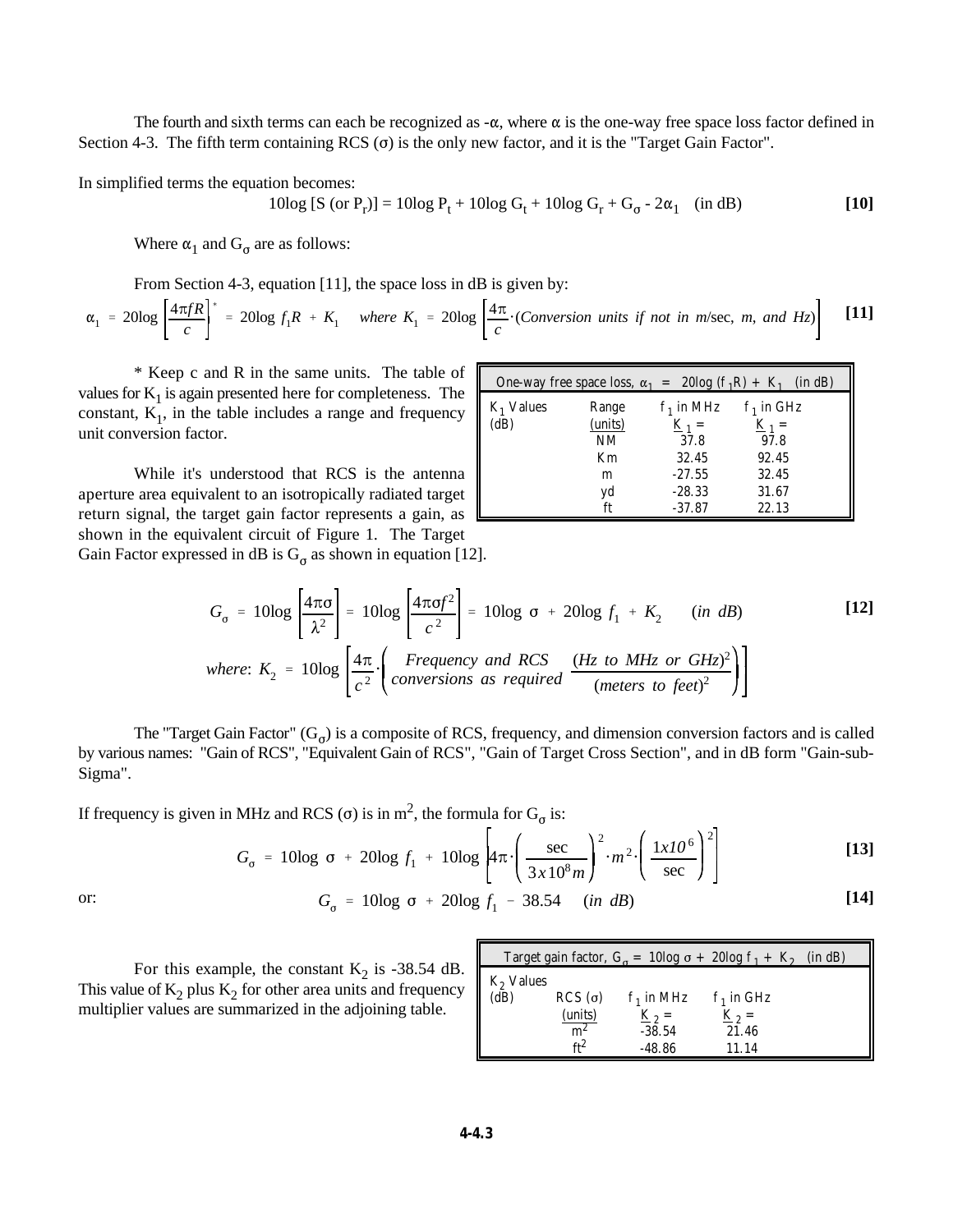In the two-way radar equation, the one-way free space loss factor  $(\alpha_1)$  is used twice, once for the radar transmitter to target path and once for the target to radar receiver path. The radar illustrated in Figure 1 is monostatic so the two path losses are the same and the values of the two  $\alpha_1$ 's are the same.

If the transmission loss in Figure 1 from  $P_t$  to  $G_t$  equals the loss from  $G_r$  to  $P_r$ , and  $G_r = G_t$ , then equation [10] can be written as:

10log [S or P<sub>r</sub>] = 10log P<sub>t</sub> + 20log G<sub>tr</sub> - 2
$$
\alpha_1
$$
 + G<sub>o</sub> (in dB) [15]

The space loss factor  $(\alpha_1)$  and the target gain factor  $(G_\alpha)$  include all the necessary unit conversions so that they can be used directly with the most common units. Because the factors are given in dB form, they are more convenient to use and allow calculation without a calculator when the factors are read from a chart or nomograph.

Most radars are monostatic. That is, the radar transmitting and receiving antennas are literally the same antenna. There are some radars that are considered "monostatic" but have separate transmitting and receiving antennas that are colocated. In that case, equation [10] could require two different antenna gain factors as originally derived:

10log [S or P<sub>r</sub>] = 10log P<sub>t</sub> + 10log G<sub>t</sub> + 10log G<sub>r</sub> - 2
$$
\alpha_1
$$
 + G<sub>o</sub> (in dB) [16]

Note: To avoid having to include additional terms for these calculations, always combine any transmission line loss with antenna gain.

Figure 2 is the visualization of the path losses occurring with the two-way radar equation. **Note:** to avoid having to include additional terms, always combine any transmission line loss with antenna gain. Losses due to antenna polarization and atmospheric absorption also need to be included.



**Figure 2.** Visualization of Two-Way Radar Equation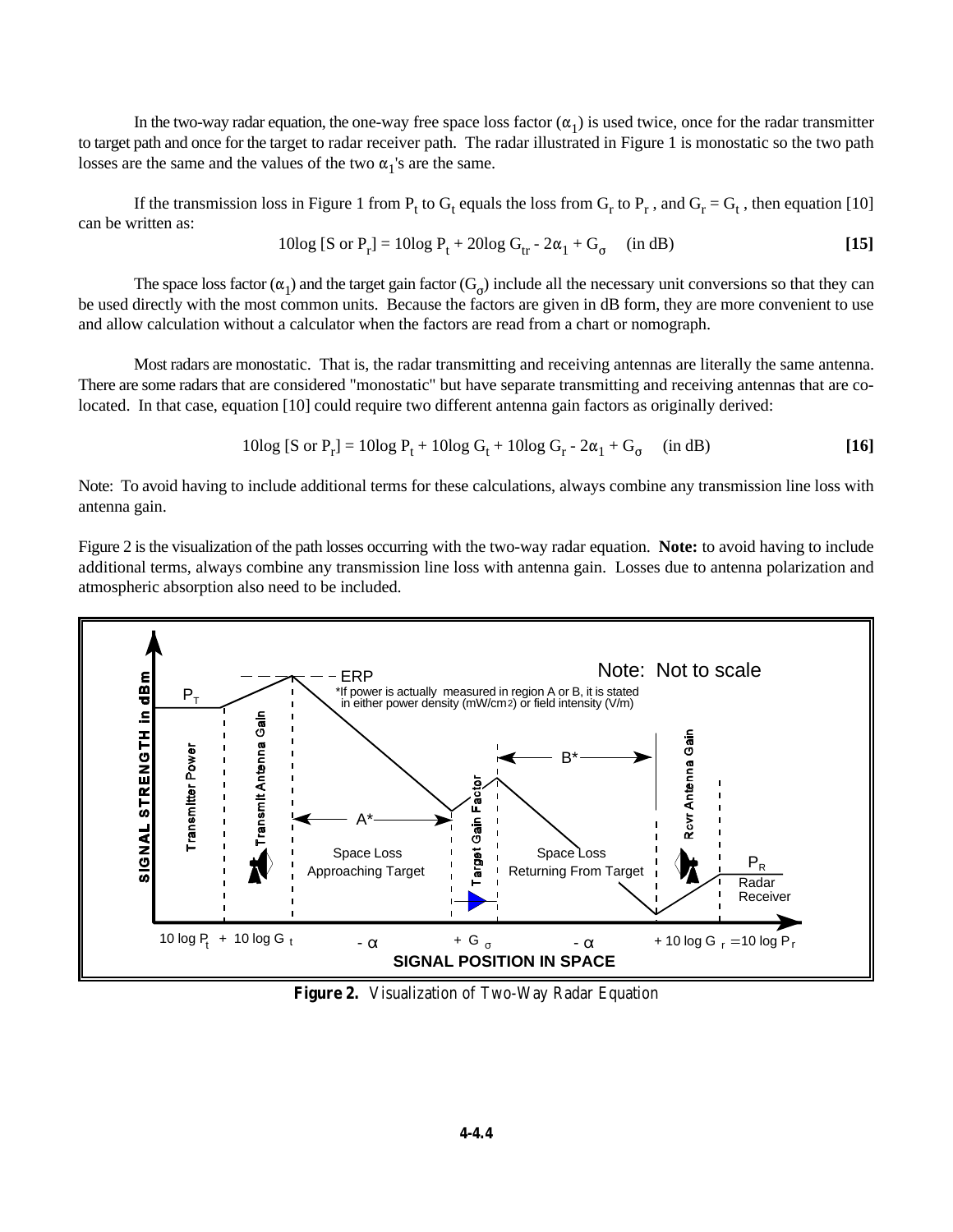#### RADAR RANGE EQUATION (Two-Way Equation)

 The Radar Equation is often called the "Radar Range Equation". The Radar Range Equation is simply the Radar Equation rewritten to solve for maximum Range. The maximum radar range  $(R_{max})$  is the distance beyond which the target can no longer be detected and correctly processed. It occurs when the received echo signal just equals  $S_{min}$ .

The Radar Range Equation is then: 
$$
R_{\text{max}} \cong \left[\frac{P_i G_i G_r \lambda^2 \sigma}{(4\pi)^3 S_{\text{min}}}\right]^{\frac{1}{4}} \quad or \quad \left[\frac{P_i G_i G_r c^2 \sigma}{(4\pi)^3 f^2 S_{\text{min}}}\right]^{\frac{1}{4}} \quad or \quad \left[\frac{P_i G_i A_e \sigma}{(4\pi)^2 S_{\text{min}}}\right]^{\frac{1}{4}} \quad [17]
$$

The first equation, of the three above, is given in Log form by:

 $40\log R_{\text{max}} \approx 10\log P_t + 10\log G_t + 10\log G_r + 10\log \sigma - 10\log S_{\text{min}} - 20\log f - 30\log 4\pi + 20\log c$  [18]

As shown previously, Since  $K_1 = 20\log [(4\pi/c)$  times conversion units if not in m/sec, m, and Hz], we have:

$$
10\log R_{\max} \cong \frac{1}{4} \left[ 10\log P_t + 10\log G_t + 10\log G_r + 10\log \sigma - 10\log S_{\min} - 20\log f_1 - K_1 - 10.99 \, dB \right] \tag{19}
$$

|                                                                                              |                      | One-way free space loss, $\alpha_1 = 20\log (f_1R) + K_1$ |                         | (in dB)                                            |
|----------------------------------------------------------------------------------------------|----------------------|-----------------------------------------------------------|-------------------------|----------------------------------------------------|
| $\frac{MdB}{10^{-40}}$<br>If you want to convert back from dB, then R <sub>max</sub> $\cong$ | $K_1$ Values<br>(dB) | Range<br>(units)                                          | $f_1$ in MHz<br>$K_1 =$ | $\cdot$ <sub>1</sub> in GHz<br>$\underline{K}_1 =$ |
|                                                                                              |                      | NΜ                                                        | 37.8                    | 97.8                                               |
| Where M dB is the resulting number within the brackets of                                    |                      | Km<br>m                                                   | 32.45<br>$-27.55$       | 92.45<br>32.45                                     |
| equation 19.                                                                                 |                      | vd                                                        | $-28.33$                | 31.67                                              |
|                                                                                              |                      |                                                           | $-37.87$                | 22.13                                              |

From Section 5-2, Receiver Sensitivity / Noise, S<sub>min</sub> is related to the noise factors by:  $S_{\min} = (S/N)_{\min}(NF)kT_0B$  [20]

The Radar Range Equation for a tracking radar (target continuously in the antenna beam) becomes:

$$
R_{\text{max}} \cong \left[\frac{P_t G_t G_r \lambda^2 \sigma}{(4\pi)^3 (S/N)_{\text{min}} (NF) kT_0 B}\right]^{\frac{1}{4}} \quad or \quad \left[\frac{P_t G_t G_r c^2 \sigma}{(4\pi)^3 f^2 (S/N)_{\text{min}} (NF) kT_0 B}\right]^{\frac{1}{4}} \quad or \quad \left[\frac{P_t G_t A_e \sigma}{(4\pi)^2 (S/N)_{\text{min}} (NF) kT_0 B}\right]^{\frac{1}{4}} \quad [21]
$$

 $P_t$  in equations [17], [19], and [21] is the peak power of a CW or pulse signal. For pulse signals these equations assume the radar pulse is square. If not, there is less power since  $P_t$  is actually the average power within the pulse width of the radar signal. Equations [17] and [19] relate the maximum detection range to  $S_{min}$ , the minimum signal which can be detected and processed (the receiver sensitivity). The bandwidth (B) in equations [20] and [21] is directly related to  $S_{min}$ . B is approximately equal to 1/PW. Thus a wider pulse width means a narrower receiver bandwidth which lowers  $S_{min}$ , assuming no integration.

One cannot arbitrarily change the receiver bandwidth, since it has to match the transmitted signal. The "widest pulse width" occurs when the signal approaches a CW signal (see Section 2-11). A CW signal requires a very narrow bandwidth (approximately 100 Hz). Therefore, receiver noise is very low and good sensitivity results (see Section 5-2). If the radar pulse is narrow, the receiver filter bandwidth must be increased for a match (see Section 5-2), i.e. a 1 µs pulse requires a bandwidth of approximately 1 MHz. This increases receiver noise and decreases sensitivity.

If the radar transmitter can increase its PRF (decreasing PRI) and its receiver performs integration over time, an increase in PRF can permit the receiver to "pull" coherent signals out of the noise thus reducing  $S/N_{\text{min}}$  thereby increasing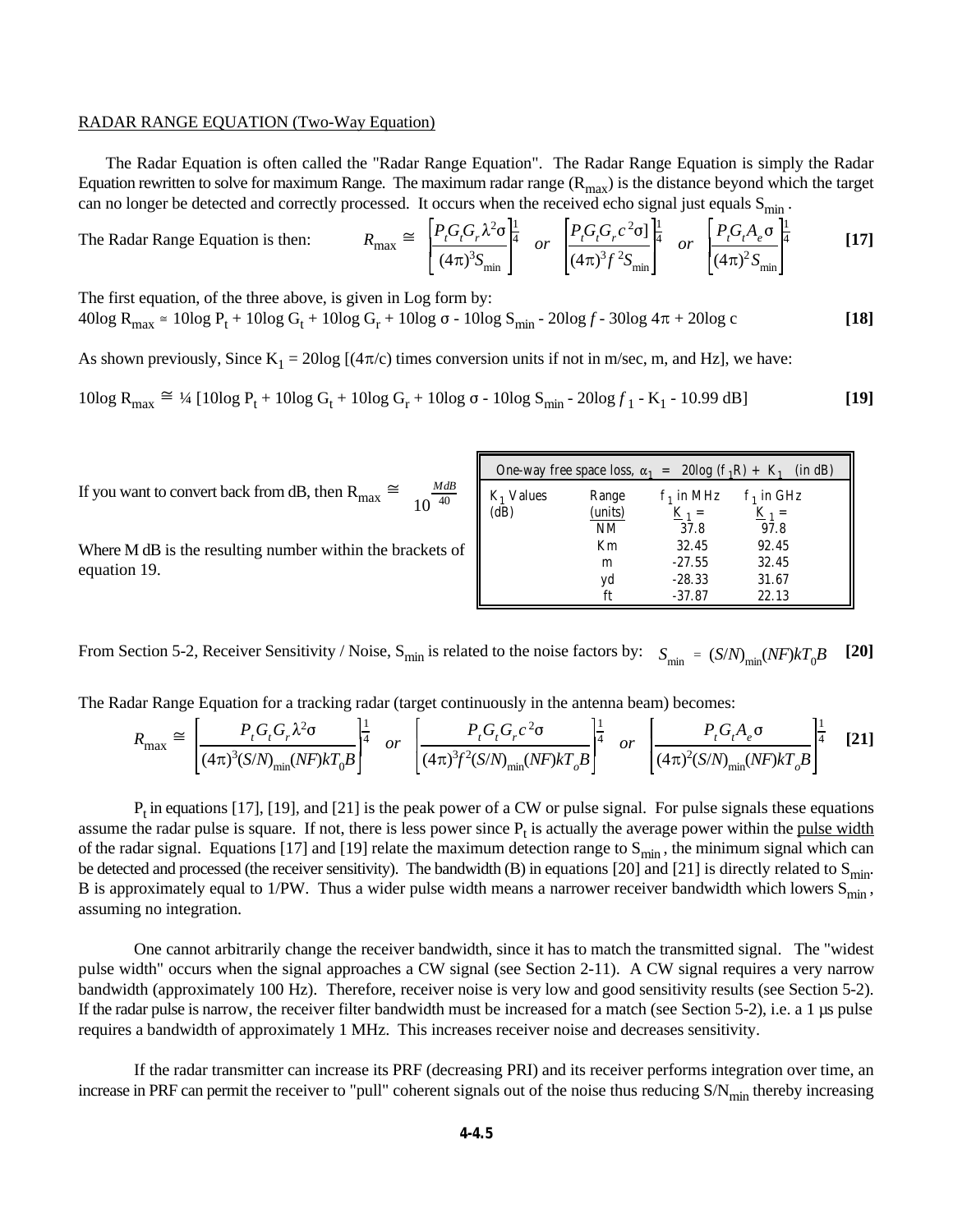the detection range. Note that a PRF increase may limit the maximum range due to the creation of overlapping return echoes (see Section 2-10).

There are also other factors that limit the maximum practical detection range. With a scanning radar, there is loss if the receiver integration time exceeds the radar's time on target. Many radars would be range limited by line-of-sight/radar horizon (see Section 2-9) well before a typical target faded below  $S_{\text{min}}$ . Range can also be reduced by losses due to antenna polarization and atmospheric absorption (see Sections 3-2 and 5-1).

#### Two-Way Radar Equation (Example)

Assume that a 5 GHz radar has a 70 dBm (10 kilowatt) signal fed through a 5 dB loss transmission line to a transmit/receive antenna that has 45 dB gain. An aircraft that is flying 31 km from the radar has an RCS of 9 m<sup>2</sup>. What is the signal level at the input to the radar receiver? (There is an additional loss due to any antenna polarization mismatch but that loss will not be addressed in this problem). This problem continues in Sections 4-3, 4-7, and 4-10.

#### **Answer:**

Starting with:  $10\log S = 10\log P_t + 10\log G_t + 10\log G_r + G_{\sigma} - 2\alpha_1$  (in dB)

We know that:  $\alpha_1 = 20\log fR + K_1 = 20\log (5x31) + 92.44 = 136.25 dB$ 

and that:  $G_{\sigma} = 10\log \sigma + 20\log f_1 + K_2 = 10\log 9 + 20\log 5 + 21.46 = 44.98 \text{ dB}$  (see Table 1) (Note: The aircraft transmission line losses (-5 dB) will be combined with the antenna gain (45 dB) for both receive and transmit paths of the radar)

So, substituting in we have: 10log S = 70 + 40 + 40 + 44.98 - 2(136.25) = **-77.52 dBm** @ 5 GHz

The answer changes to -80.44 dBm if the tracking radar operates at 7 GHz provided the antenna gains and the aircraft RCS are the same at both frequencies.

 $\alpha_1 = 20\log(7x31) + 92.44 = 139.17 \text{ dB}, \quad G_\sigma = 10\log 9 + 20\log 7 + 21.46 = 47.9 \text{ dB}$  (see Table 1)

10log S = 70 + 40 + 40 + 47.9 - 2(139.17) = **-80.44 dBm** @ 7 GHz

|                 | RCS - Square meters |       |       |       |       |       |        |
|-----------------|---------------------|-------|-------|-------|-------|-------|--------|
| Frequency (GHz) | 0.05                |       | 9     | 10    | 100   | 1,000 | 10,000 |
| $0.5$ GHz       | 2.44                | 22.42 | 24.98 | 25.44 | 35.44 | 45.44 | 55.44  |
| 1 GHz           | 8.46                | 28.46 | 31.0  | 31.46 | 41.46 | 51.46 | 61.46  |
| 5 GHz           | 22.44               | 42.44 | 44.98 | 45.44 | 55.44 | 65.44 | 75.44  |
| 7 GHz           | 25.36               | 45.36 | 47.9  | 48.36 | 58.36 | 68.36 | 78.36  |
| 10 GHz          | 28.46               | 48.46 | 51.0  | 51.46 | 61.46 | 71.46 | 81.46  |
| 20 GHz          | 34.48               | 54.48 | 57.02 | 57.48 | 67.48 | 77.48 | 87.48  |
| 40 GHz          | 40.50               | 60.48 | 63.04 | 63.5  | 73.5  | 83.5  | 93.5   |

**Table 1.** Values of the Target Gain Factor  $(G_{\alpha})$  in dB for Various Values of Frequency and RCS

Note: Shaded values were used in the examples.